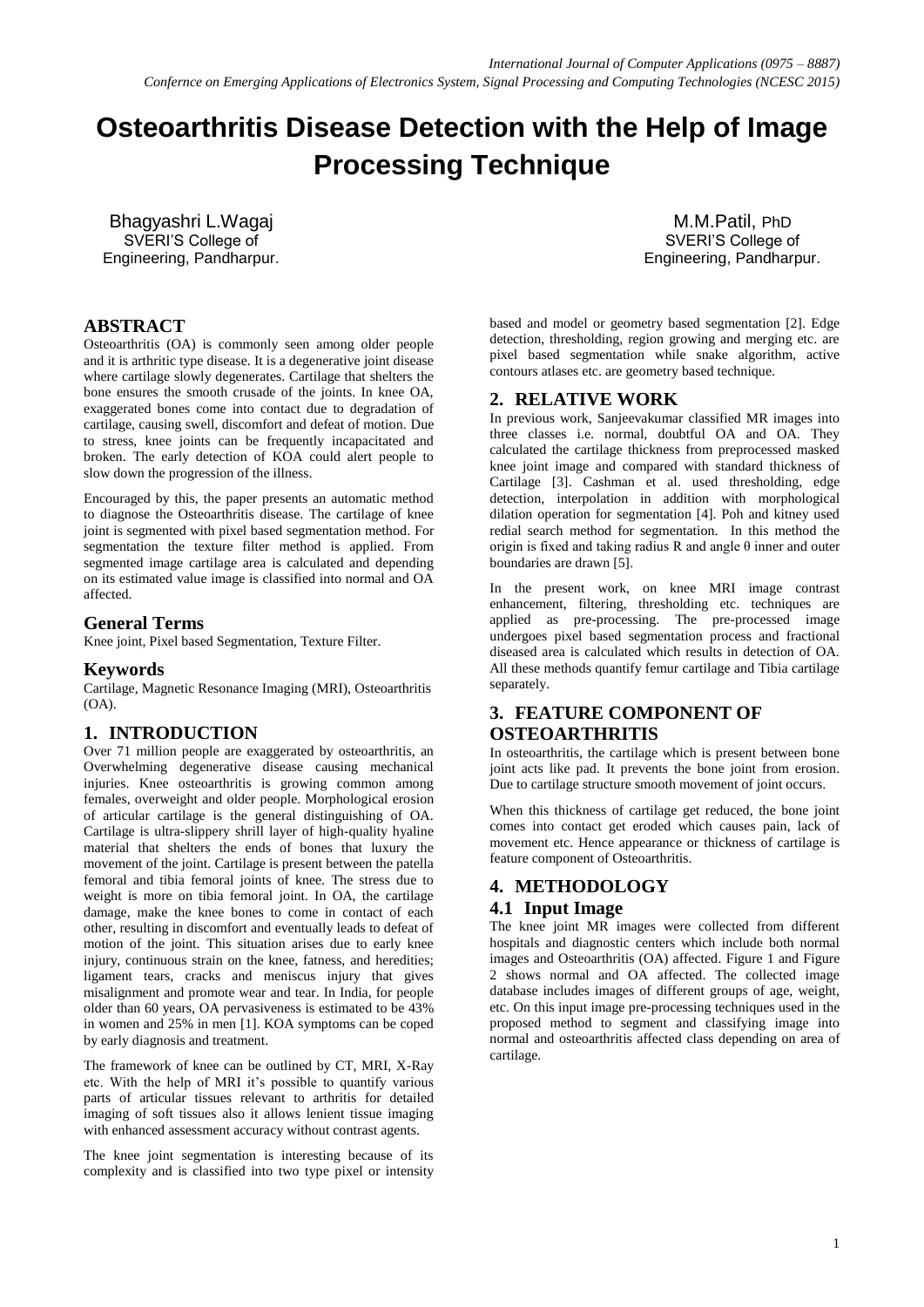

**Fig 1: Normal Image**



**Fig 2: OA affected image**

## **4.2 Feature Component Extraction**

The extraction of cartilage or knee joint segmentation is very complicated. In this work, cartilage is segmented using pixel based segmentation. For segmentation, texture filtering is used.

## *4.2.1 Create texture image*

From gray scale image, the entropy value of neighborhood pixel is calculated to create texture image. Entropy gives statistical measure of randomness. To calculate entropy value, initially, the center element of neighboring is find by floor  $((size (NHOOD) + 1)/2)$ . Thus entropy matrix is generated. With the help of generated entropy matrix the gray scale image is created to rescale the texture image so that its values

are in default range for double image. Figure 3 shows the texture image.



**Fig 3: Texture Image**

#### *4.2.2 Create Rough mask*

The rough mask is created using thresholding operation. Thresholding gives the binary image from gray scale image. With the proper thresholding level, the rough mask is created. Figure 4 shows rough masked image.



**Fig 4: Rough masked Image**

## *4.2.3 Morphological Operation*

The rough created mask undergoes for morphological operation. Initially all small connected components are removed which is having value less than 1000 pixel. This gives another binary image. After removing g connected objects the holes which are present get filled. Figure 4 and figure 5 shows the result of operation of area opened and area filled.



**Fig 5: Result of Area Open**



**Fig 6: Result of Area filled**

## *4.2.4 Median Filter*

Median filter is nonlinear method which is used to remove noise from images. This filter is commonly used as it is very useful at removing noise while it preserve the edges in image. This filter is particularly effective at removing "salt and pepper" type noise. It Works by moving through the image pixel by pixel, replacing each value with the median value of neighboring pixels.

The output of median filter is segmented image shown in figure 7.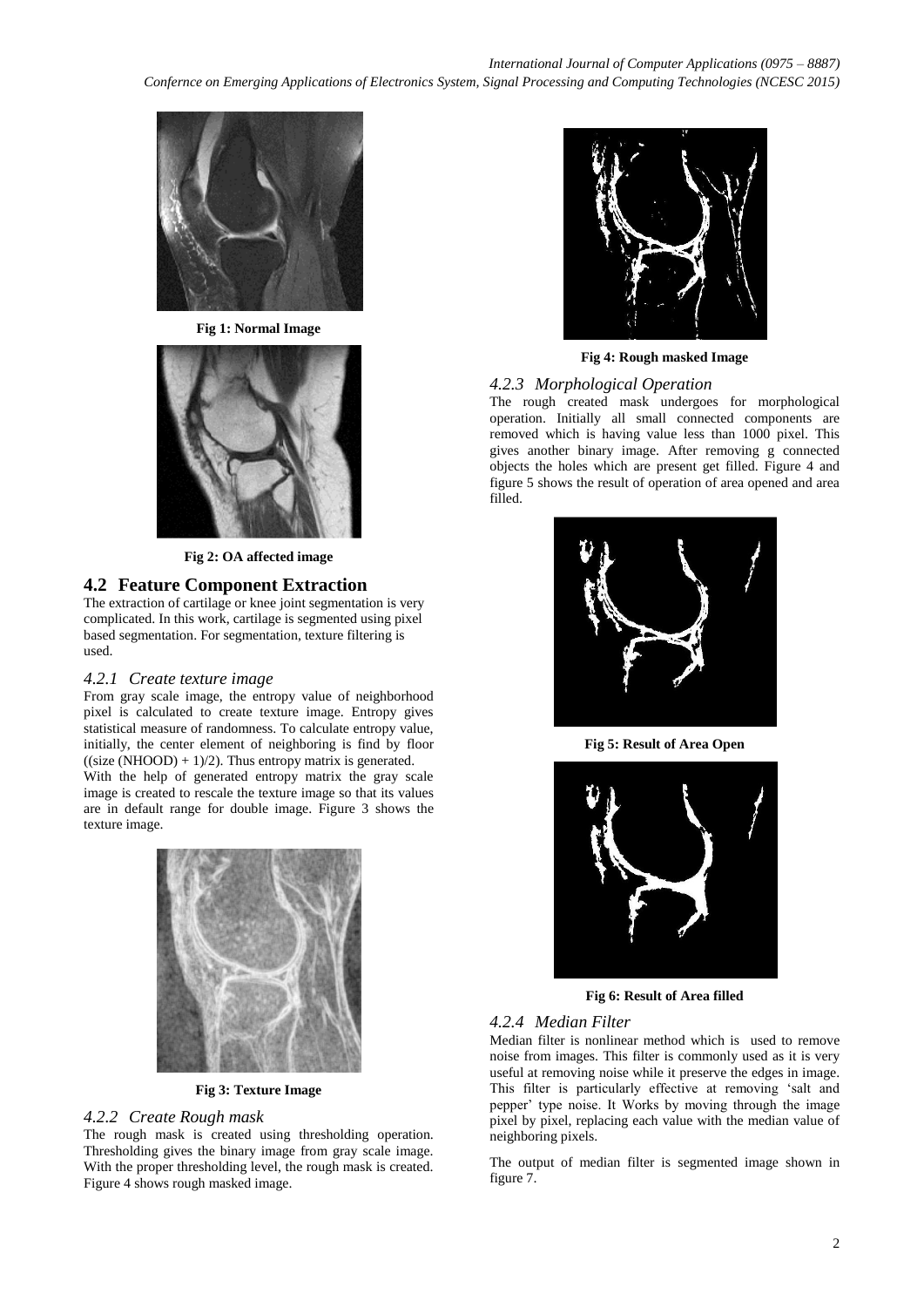

**Fig 7: Result of Segmentation**

#### *4.2.5 Calculating area of Cartilage*

The segmented image is used to calculate the area of cartilage. The area of cartilage is nothing but the number of pixels in the cartilage. Depending on the area of cartilage, the knee joint MR image is classified as normal and OA affected image.

## **5. RESULT**

This work provides the method to diagnose the Osteoarthritis disease. Depending on area of cartilage, the pixel based segmented MR image is categorized as normal and OA affected.

In this work total 32 images are tested which includes, 16 normal and 16 OA affected. For normal 16 images, it classifies all images correctly. For OA affected case out of 16 images, 1 image is misclassified. The analysis of result is shown in table 1.

| <b>Analysis of</b><br><b>Parameter</b> | Accuracy           |                    |
|----------------------------------------|--------------------|--------------------|
|                                        | <b>Normal Case</b> | <b>OA</b> affected |
| <b>Result in</b><br>Percentage         | 100                | 96.87              |

## **6. CONCLUSION**

In this work, knee joint MR image is segmented using texture filter method. From segmented image the area of cartilage is calculated and knee joint MR image get classified into normal and OA affected image.

Thus osteoarthritis disease is diagnosed with this work. Combining history of patients with this study this is helpful to give appropriate treatment to patient in medical field.

In future work may be extended to determine the intermediate stage between normal and Osteoarthritis which help to analyze the severity of disease.

## **7. LIMITATIONS**

This work detects the osteoarthritis disease. In this disease, the thickness of cartilage starts deteriorates. This study detects only two levels i.e. normal and OA affected. The intermediate stage between normal and OA, cannot be detected in this work.

Thus, intermediate level is not detected hence early detection of OA is not possible.

#### **8. REFERENCES**

- [1] Chao Jin, Yang Yang, Zu Jun Xae, Ke-Min Liu, Jing Liu , "Automated analysis method for screening knee Osteoarthritis using medical Infrared Thermography " J. Med. Biol. Eng., Vol. 33 No. 5 2013.
- [2] M. S. Mallikarjuna Swamy, Mallikarjun S. Holi,;- Cartilage Segmentation, Visualization and Quantification using Image Processing Techniques: A Review" International Journal of Computer Applications (0975 – 8887) Volume 42– No.19, March 2012.
- [3] Sanjeevakumar Kubakaddi, Dr KM Ravikumar," Measurement of Cartilage Thickness for Early Detection of Knee Osteoarthritis(KOA)", 2013 IEEE Point-of-Care Healthcare Technologies (PHT) Bangalore, India, 16 - 18 January, 2013.
- [4] M S Mallikarjuna Swamy & Mallikarjun S Holi, "Knee Joint Articular Cartilage Segmentation using Radial Search Method, Visualization and Quantification", International Journal of Biometrics and Bioinformatics (IJBB), Volume (7): Issue (1): 2013.
- [5] ] M. S. MallikarjunaSwamy and M.S.Holi, "Knee Joint Articular Cartilage Segmentation, Visualization and Quantification using Image Processing Techniques: A Review" International Journal of Computer Applications (0975 – 8887) Volume 42– No.19, March 2012.
- [6] Pierre Dodin, Jean Pierre Pelletier, Johanne Martel Pelletier and François Abram, "Automatic human knee cartilage segmentation from 3D magnetic resonance images", IEEE Trans. Biomedical Engineering, vol. 57, pp. 2699-2711, 2010.
- [7] Jose G. Tamez Pena, Joshua Farber, Patricia C. Gonzalez, Edward Schreyer, Erika Schneider, and Saara Totterman, "Unsupervised segmentation and quantification of anatomical knee features: Data from the Osteoarthritis Initiative", IEEE Trans. Biomedical Engineering, vol. 59, pp.1177-1186, 2012 .
- [8] Peter M. M. Cashman, Richard I. Kitney, Munir A. Gariba, and Mary E. Carter, "Automated techniques for visualization and mapping of articular cartilage in MR images of the osteoarthritic knee: a base technique for the assessment of microdamage and submicro damage", IEEE Trans. on Nanobioscience, vol. 1, no. 1, pp. 42-51, 2002.
- [9] Poh C.L. and Richard I.K., "Viewing interfaces for segmentation and measurement results", Proc. of 27th Annual Conf. IEEE Engineering in Medicine and Biology, Shanghai, China, 2005, pp. 5132-5135.
- [10] Chao Jin, Yang Yang, Zu Jun Xae, Ke-Min Liu, Jing Liu , "Automated analysis method for screening knee Osteoarthritis using medical Infrared Thermography " J. Med. Biol. Eng., Vol. 33 No. 5 2013.
- [11] Kshirsagar, M.D. Robson, P.J. Watson, N.J. Herrod, J.A. Tyler and L.D. Hall, "Computer analysis of MR images of human knee joints to measure femoral cartilage thickness", Proc. of 18th Annual Int. Conf. IEEE.
- [12] Zohara A. Cohen, Denise M. Mccarthy, S. Daniel Kwak, Perrine Legrand, Fabian Fogarasi, Edward J. Ciaccio And Gerard A. Ateshian, "Knee cartilage topography, thickness, and contact areas from MRI: in-vitro